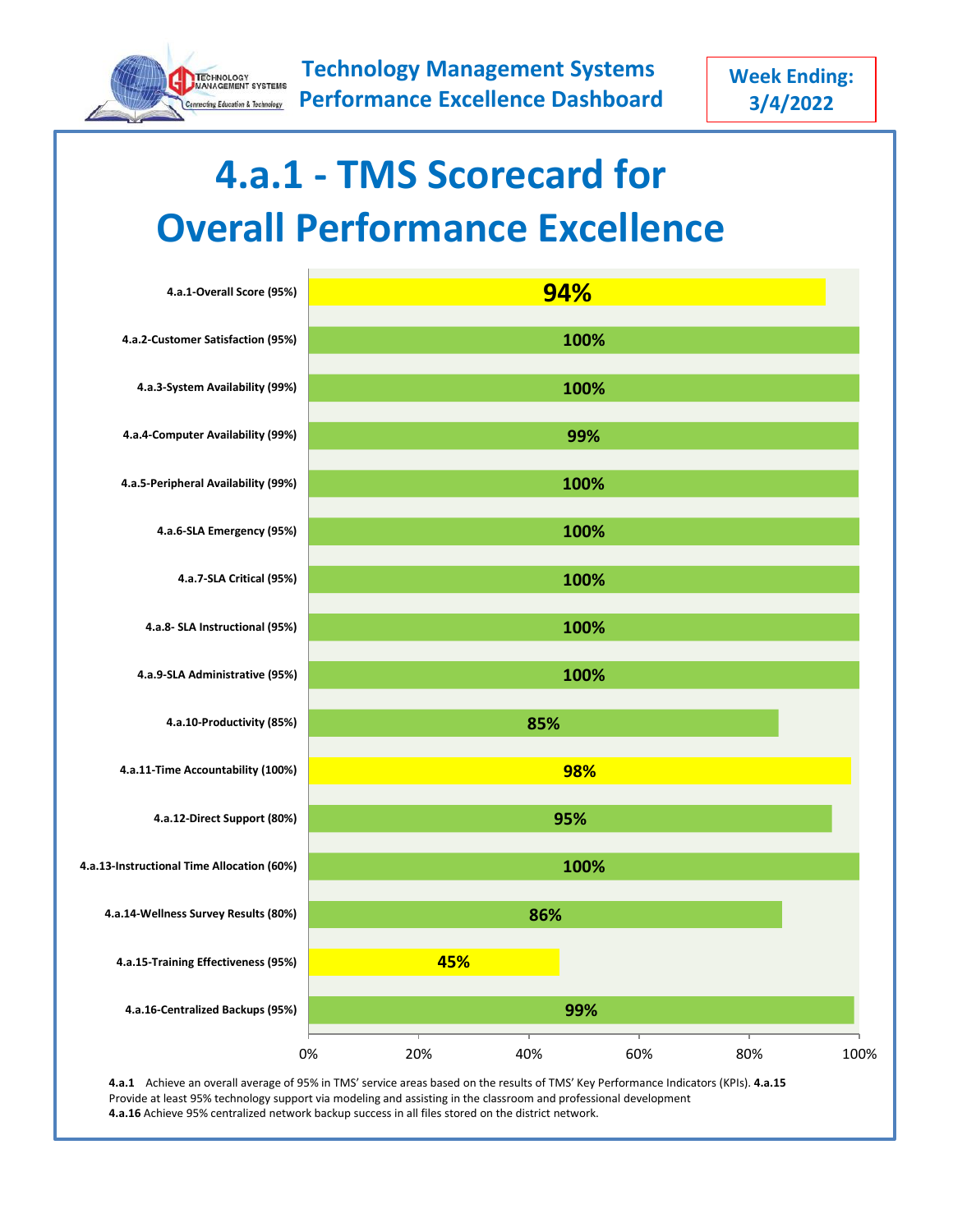

#### **4.a.3- TMS Percent Availability for All Major Systems**



**4.a.3** Achieve 99% in all systems availability

**4.a.4** Achieve 99% in all computer availability

#### **4.a.4- Overall Computer Availability**



99.86%

## **4.a.5- Overall Peripheral Availability**

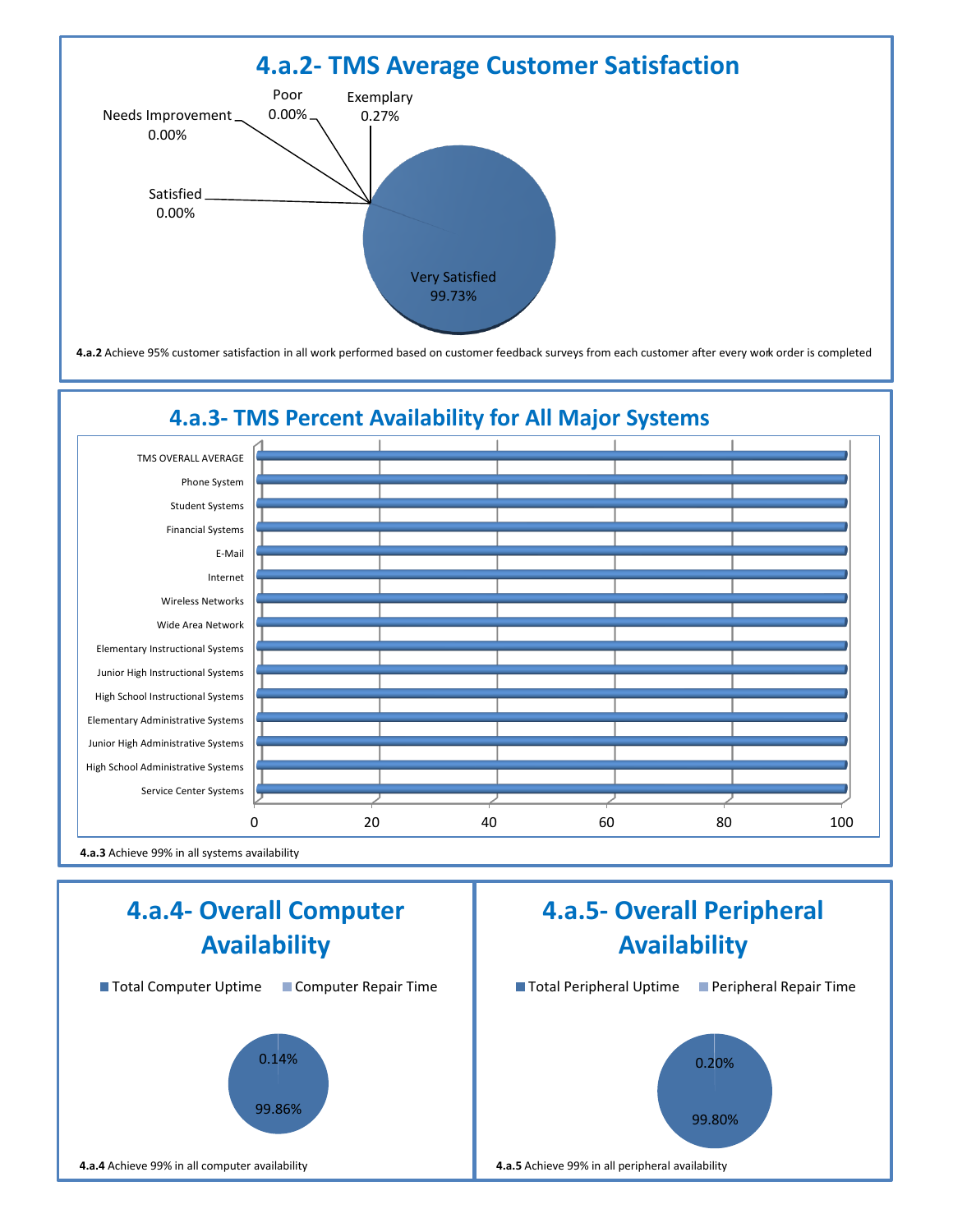

![](_page_2_Figure_1.jpeg)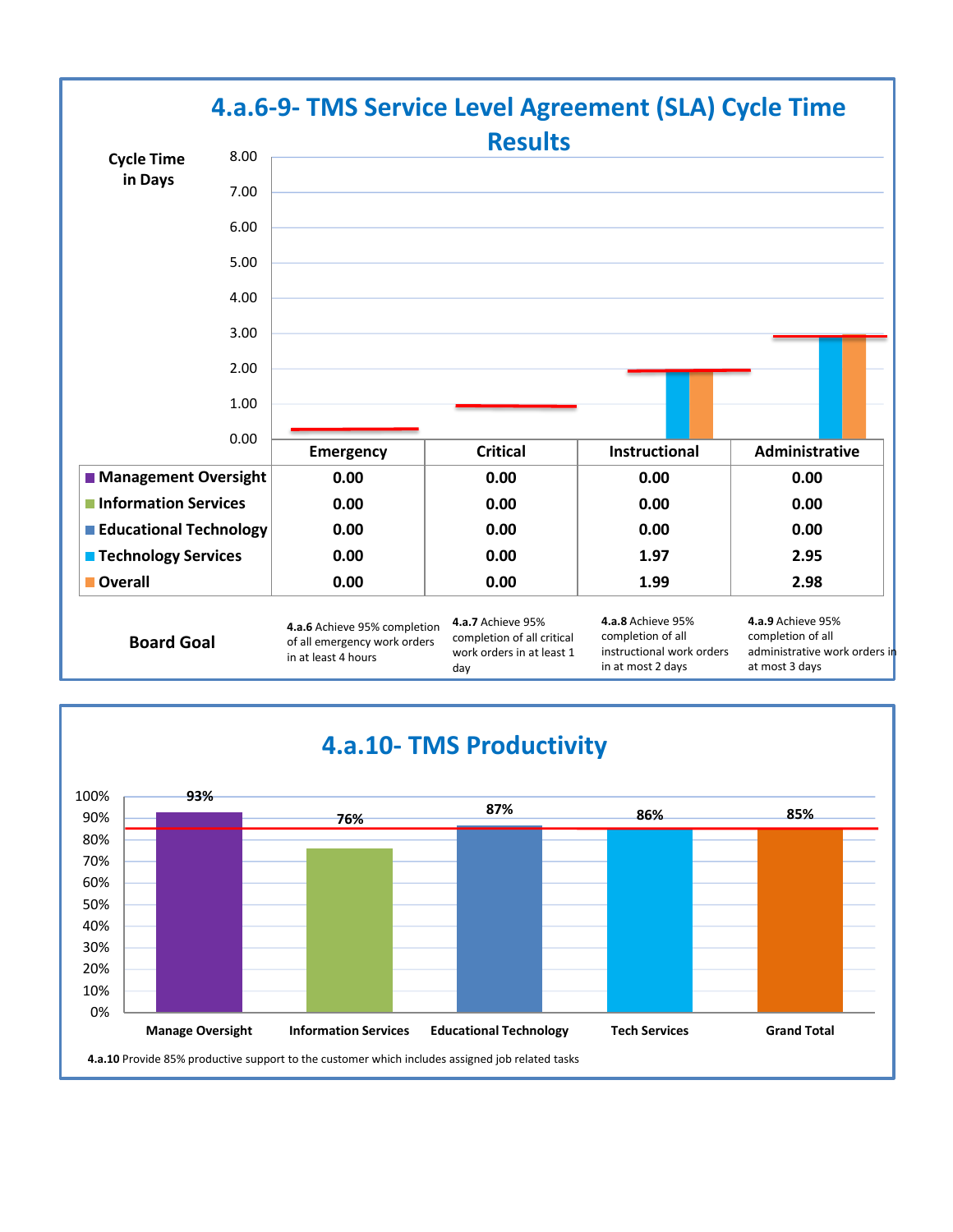![](_page_3_Figure_0.jpeg)

**4.a.11** Provide 100% time accountability recording how all TMS time is spent by type, subtype, and customer

#### **4.a.12- TMS Time Directly Supporting Customers**

![](_page_3_Figure_3.jpeg)

**4.a.12** Provide 80% direct support to the customer, which includes service to an external TMS customer

#### **4.a.13- TMS Instructional Time Allocation**

![](_page_3_Figure_6.jpeg)

**4.a.13** Provide 60% direct instructional support which includes non-administrative hours.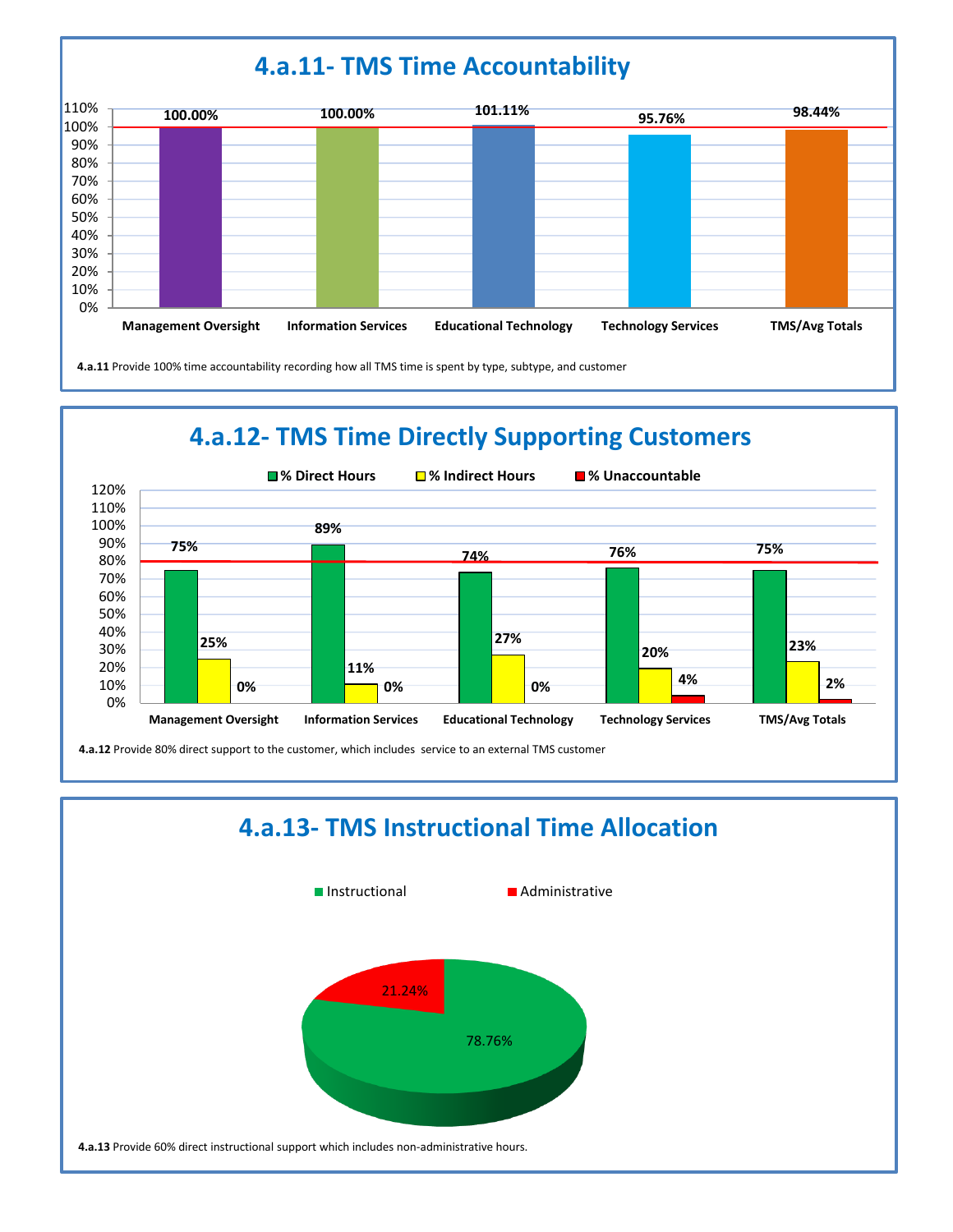![](_page_4_Figure_0.jpeg)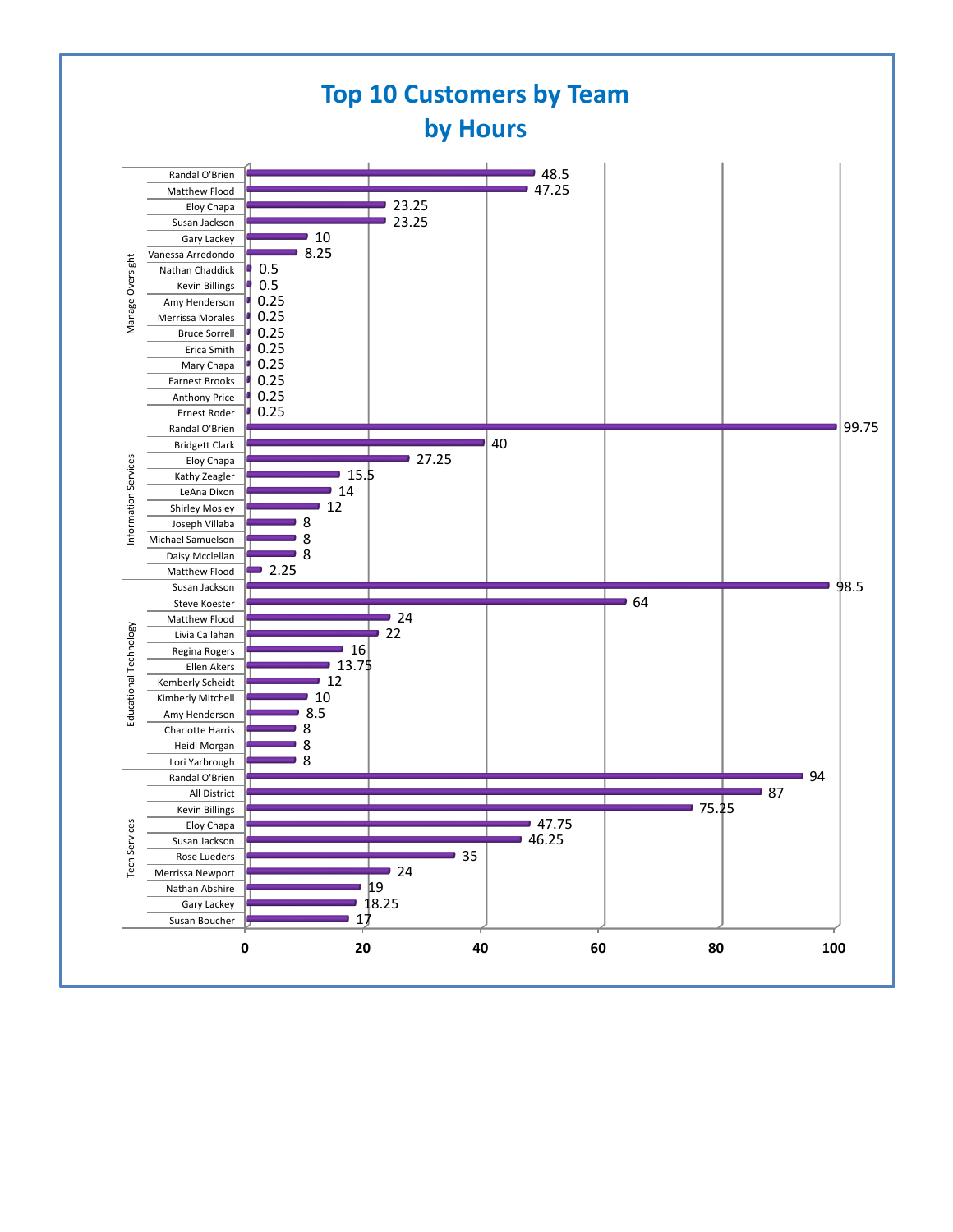![](_page_5_Figure_0.jpeg)

![](_page_5_Figure_1.jpeg)

![](_page_5_Figure_2.jpeg)